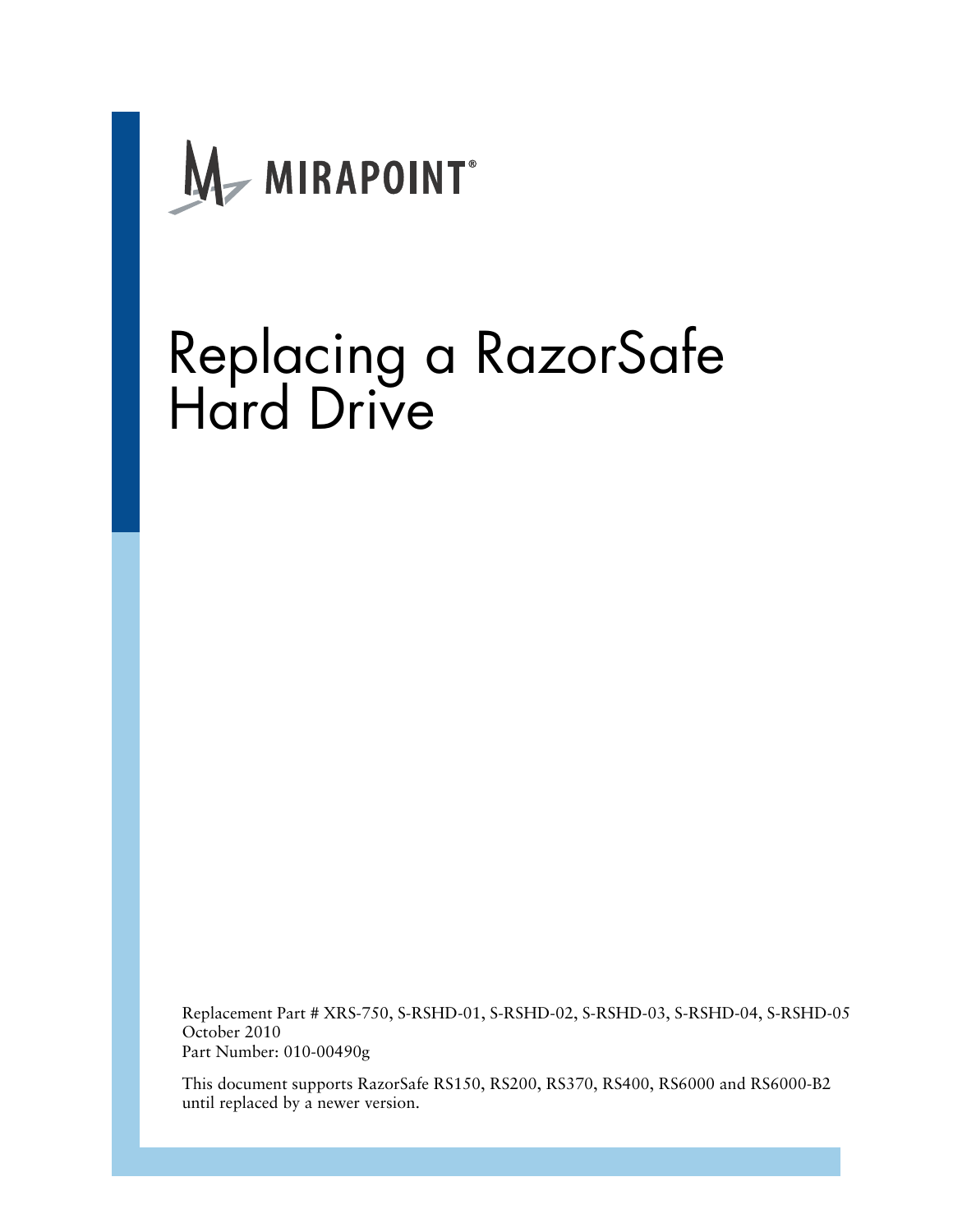The Mirapoint Software and Mirapoint documentation are Copyright © 1998-2010 Mirapoint Software, Inc. All Rights Reserved. You may not print, copy, reproduce, modify, distribute or display this work in hard copy, electronic, or any other form, in whole or in part, by any electronic, mechanical, or other means, without the prior written consent of Mirapoint Software, Inc., except that you are permitted to make one copy for archival purposes only in connection with the lawful use and operation of this software.

Mirapoint, RazorGate, and the Mirapoint logo are registered trademarks of Mirapoint Software, Inc. Mirapoint Message Server, Mirapoint Directory Server, Mirapoint Operations Console, RazorSafe, DirectPath, WebMail Direct, WebCal Direct, and GroupCal Direct are trademarks of Mirapoint Software, Inc.

Mirapoint integrates third party software programs within the Mirapoint Software, which are subject to their own license terms. If the user does not agree to abide by the applicable license terms for the integrated third [party software programs as defined by the Mirapoint Software License Agreement, then you may not install or](http://www.mirapoint.com/licenses/thirdparty/eula.php)  operate the Mirapoint Software. These software license agreements, including the Mirapoint Software License [Agreement, can be viewed at h](http://www.mirapoint.com/licenses/thirdparty/eula.php)ttp://www.mirapoint.com/licenses/thirdparty/eula.php.

Portions of this product are Copyright © 1982, 1986, 1989, 1991, 1993 the Regents of the University of California. All Rights Reserved.

Portions of this product are Copyright © Dell Inc. Used with permission.

Portions of this product are Copyright © 2010 Red Hat, Inc. All Rights Reserved. The "Red Hat" trademark and the "Shadowman" logo are registered trademarks of Red Hat, Inc. in the U.S. and other countries.

Portions of this product are Copyright © 1997, 1998 FreeBSD, Inc. All Rights Reserved. Portions of this product are Copyright © 1996-1998 Carnegie Mellon University. All Rights Reserved.

Portions of this product are Copyright © 1997-1998 the Apache Group. All Rights Reserved. Portions of this product are Copyright © 1987-2006 Larry Wall. All Rights Reserved. See <http://www.perl.org>. Portions of this product are Copyright © 1990, 1993-1997 Sleepycat Software. All Rights Reserved.

This software is derived in part from the SSLava™ Toolkit, which is Copyright © 1996-1998 by Phaos Technology Corporation. All Rights Reserved.

Portions of this product are Copyright © 1998, 1999, 2000 Bruce Verderaime. All Rights Reserved. Portions of this product are Copyright © 1999-2003 The OpenLDAP Foundation, Redwood City, California, USA. All Rights Reserved.

Portions of this product are Copyright © 2005-2010, The Dojo Foundation. All Rights Reserved. Portions of this product are Copyright © 2010, Yahoo! Inc. All Rights Reserved. Portions of this product are Copyright © 2010 VMware, Inc. All Rights Reserved.

OpenLDAP is a registered trademark of the OpenLDAP Foundation.

Macintosh is a trademark of Apple Computer, Inc.

Windows, Outlook, Exchange, and Active Directory are trademarks of Microsoft Corporation.

Java and Solaris are trademarks of Sun Microsystems, Inc.

Linux is a registered trademark of Linus Torvalds.

Zimbra and the Zimbra logo are trademarks of VMware, Inc.

All other trademarks are the property of their respective owners.

OTHER THAN ANY EXPRESS LIMITED WARRANTIES THAT MIRAPOINT PROVIDES TO YOU IN WRITING, MIRAPOINT AND MIRAPOINT'S LICENSORS PROVIDE THE SOFTWARE TO YOU "AS IS" AND EXPRESSLY DISCLAIM ALL WARRANTIES AND/OR CONDITIONS, EXPRESS OR IMPLIED, INCLUDING, BUT NOT LIMITED TO, THE IMPLIED WARRANTIES OF MERCHANTABILITY AND FITNESS FOR A PARTICULAR PURPOSE. IN NO EVENT SHALL MIRAPOINT'S LICENSORS BE LIABLE FOR ANY DIRECT, INDIRECT, INCIDENTAL, SPECIAL, EXEMPLARY OR CONSEQUENTIAL DAMAGES, HOWEVER CAUSED AND ON ANY THEORY OF LIABILITY (INCLUDING NEGLIGENCE OR OTHER TORT), ARISING IN ANY WAY OUT OF YOUR USE OF THE SOFTWARE, EVEN IF ADVISED OF THE POSSIBILITY OF DAMAGES. MIRAPOINT'S LIABILITY SHALL BE AS LIMITED IN THE LICENSE AGREEMENT.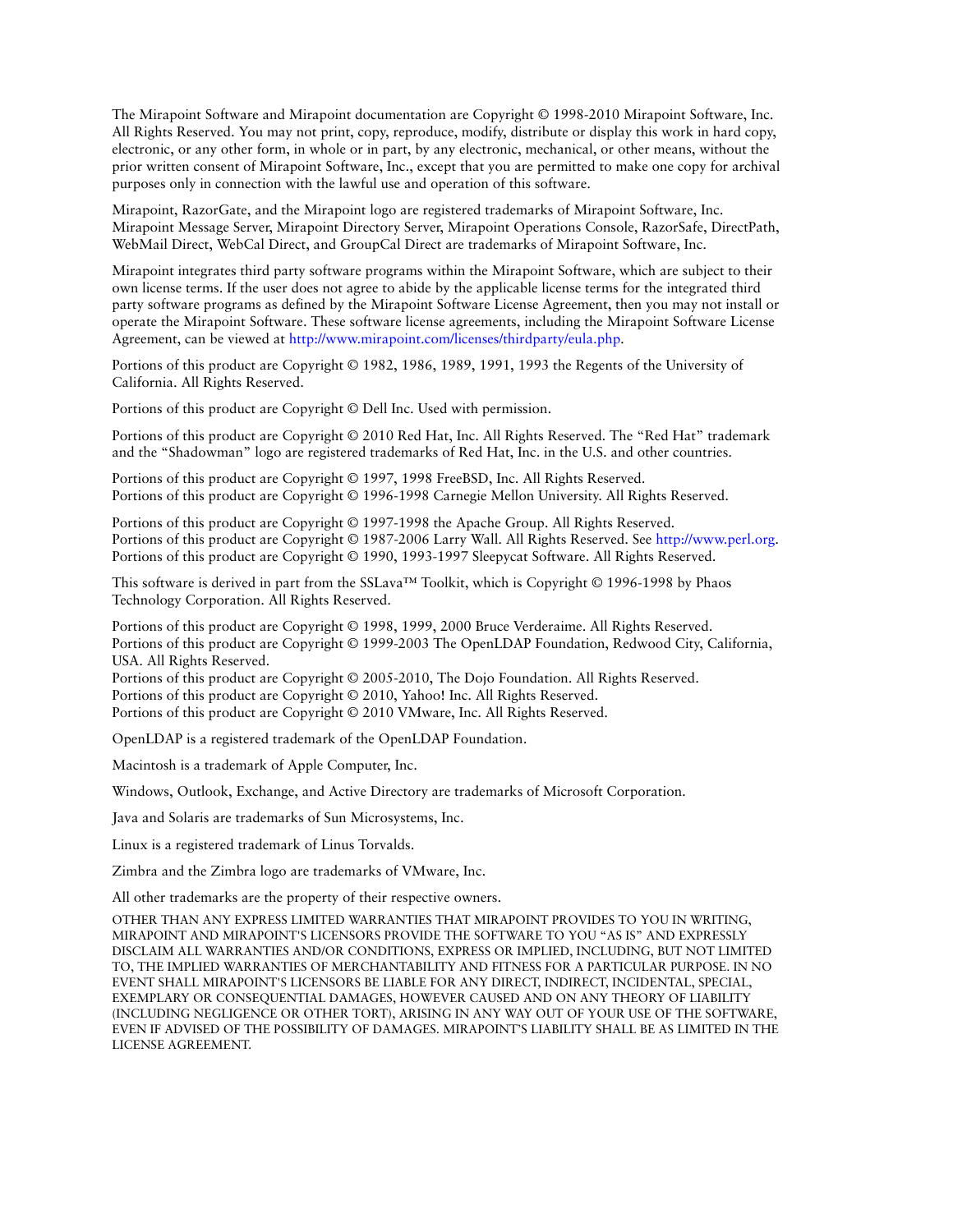## Replacing a RazorSafe Hard Drive

Replacing or adding a RazorSafe hard drive involves the following tasks:

- ◆ [Turning off Email Fetchers](#page-2-0)
- **[Checking RAID Status](#page-3-0)**
- [Backing Up the RazorSafe](#page-4-1)
- ◆ [Powering Off](#page-6-0)
- ◆ [Locating the Failed Hard Drive](#page-4-0)
- ◆ [Removing a Failed Hard Drive on page](#page-6-1) 7
- ◆ [Adding a New Hard Drive on page](#page-7-0) 8
- ◆ [Powering On on page](#page-11-0) 12
- [Check RAID Rebuild Status on page](#page-11-1) 12
- [Turn on Email Fetchers on page](#page-11-2) 12
- ◆ [Returning the Failed Hard Drive on page](#page-12-0) 13

## <span id="page-2-0"></span>Turning off Email Fetchers

Before removing a failed hard drive, turn off the email fetchers. Use the RazorSafe administration interface **Configuration** tab.

<span id="page-2-1"></span>Figure 1 Sample RazorSafe Administration Interface for Email Server Configuration

| <b>Active Fetchers</b> |                |          |                                  |                       |               |
|------------------------|----------------|----------|----------------------------------|-----------------------|---------------|
| Name                   | Host           | Protocol | Current Sched.                   | <b>Download Fails</b> | Actions       |
| <b>Sample Emails</b>   | imap.gmail.com | sIMAP4   | Scheduled - currently<br>running | $Q_{19}$              | <b>ACEOSX</b> |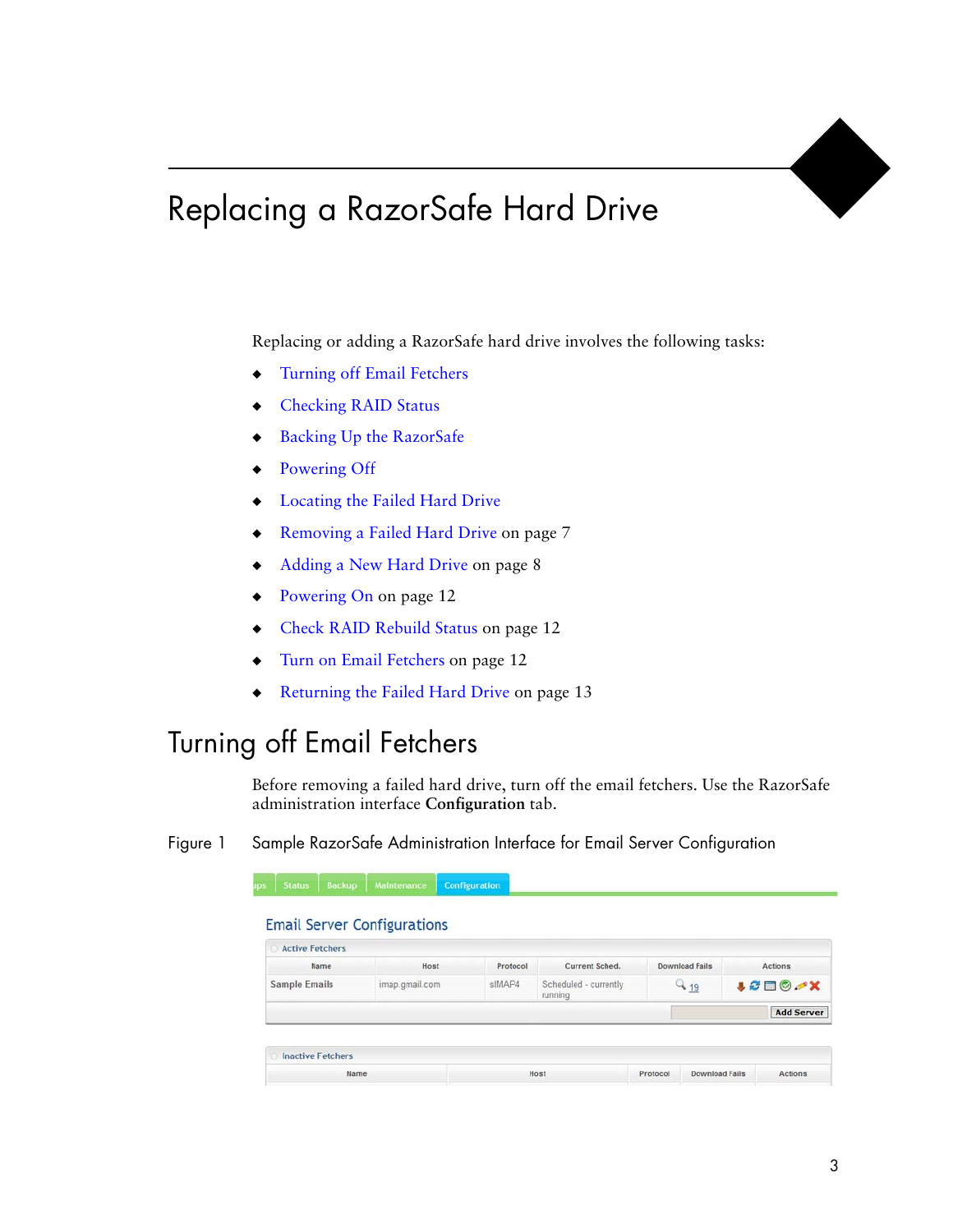To turn off email fetchers:

- 1. From the RazorSafe administration interface, click the **Configuration** tab [\(Figure](#page-2-1) 1).
- 2. On the left-side navigation menu under **Email Servers**, click the **POP or IMAP Fetchers** link.
- 3. In the **Active Fetchers** table, in the **Actions** column, for each server needing to be inactive, click the **red arrow** (Figure [1 on page](#page-2-1) 3).

## <span id="page-3-0"></span>Checking RAID Status

Once the email fetchers are turned off, check the RAID status from the RazorSafe Administration Interface. The **RAID Staus** window provides the individual hard drive information including serial number.

Figure 2 Sample RazorSafe Administration Interface for System RAID Status

| liser                                                                                                                 | 23<br>The page at https://204.169.123.130 says:                                                                                                                                                                                                              |  |  |  |  |  |
|-----------------------------------------------------------------------------------------------------------------------|--------------------------------------------------------------------------------------------------------------------------------------------------------------------------------------------------------------------------------------------------------------|--|--|--|--|--|
| Version<br>Hostname<br>Time<br>Uptime<br><b>IP Address</b><br><b>MAC Address</b><br>Maintenance Key/<br>Serial Number | -- ARRAY STATUS -- (Controller 0)<br>Array 0 (RAID5): OK<br>-- DRIVE STATUS-- (Controller 0)<br>Drive 0 (Array 0, 1.0T #9QJ3WK7K): OK, OK<br>Drive 1 (Array 0, 1.0T #9QJ3WKGP): DEVICE_ERROR_OK<br>Drive 2 (Array 0, 1.0T #9QJ3X2L6): DEVICE_ERROR, OK<br>OK |  |  |  |  |  |
| Disk Space                                                                                                            | Used: 428G (28%)                                                                                                                                                                                                                                             |  |  |  |  |  |
|                                                                                                                       | Free: 1.2T (72%)                                                                                                                                                                                                                                             |  |  |  |  |  |
|                                                                                                                       | 20<br>40<br>60<br>80<br>$\Omega$<br>100                                                                                                                                                                                                                      |  |  |  |  |  |

To check the RAID status:

- 1. From the RazorSafe administration interface, click the **Status** tab ([Figure](#page-4-2) 3).
- 2. At the bottom of the **System Summary** screen, at the RAID Status line, click the **click for details** link [\(Figure](#page-4-2) 3).

A message window containing the hard drive information displays.

3. Write down the drive number and serial number of the failed drive(s).

The drive number represents the bay location in the appliance chassis.



Writing down the failed drive(s) serial number(s) helps you later to verify that the hard drive you pull out of the appliance is the correct hard drive.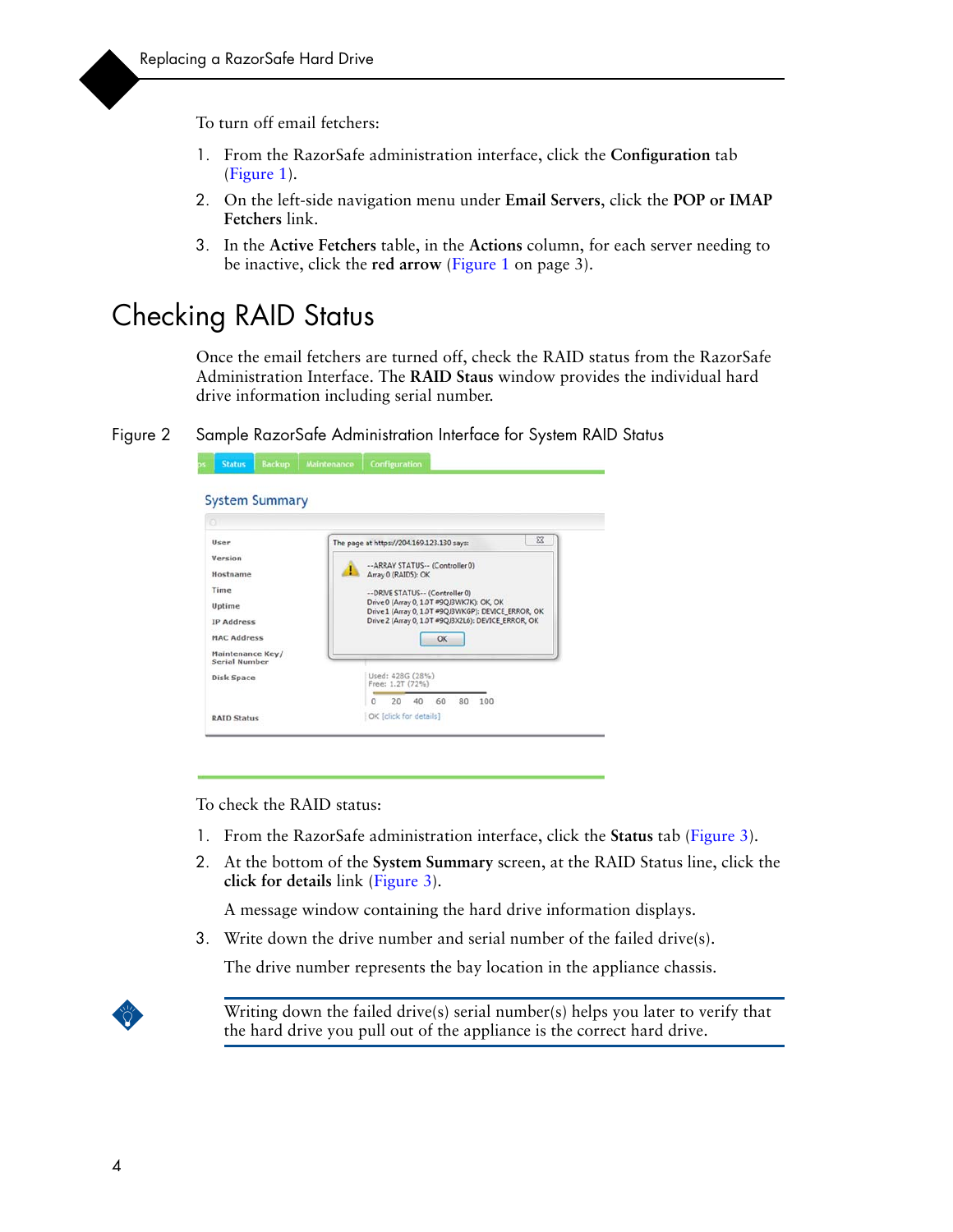## <span id="page-4-1"></span>Backing Up the RazorSafe

Once the RAID status has been checked and the failed hard drive identified, perform a backup of your RazorSafe data.

<span id="page-4-2"></span>Figure 3 Sample RazorSafe Administration Interface for Backup

| n<br><b>Email Viewing</b>    | <b>Users and Groups</b> | <b>Status</b>                                                                                                               | <b>Backup</b>                         | Maintenance                                        | <b>Configuration</b>     |
|------------------------------|-------------------------|-----------------------------------------------------------------------------------------------------------------------------|---------------------------------------|----------------------------------------------------|--------------------------|
| <b>REMOTE BACKUP</b>         |                         |                                                                                                                             |                                       | Remote Backup Host Configuration                   |                          |
| <b>Remote Host Config</b>    |                         |                                                                                                                             |                                       | Specify where remote backup data should be stored. |                          |
| Remote Backup Schedule       |                         |                                                                                                                             |                                       |                                                    |                          |
| Backup Now                   |                         |                                                                                                                             |                                       |                                                    |                          |
| Restore Previous Backup      |                         | * Encryption Key                                                                                                            |                                       |                                                    | 123456789012345678901234 |
| <b>TAPE DEVICE</b>           |                         | Must be at least 25 characters. Used to<br>encrypt the data stored on the remote<br>machine.                                |                                       |                                                    |                          |
| Information                  |                         | * Filesystem type on host                                                                                                   |                                       |                                                    | <b>NFS</b>               |
| Erase/Move Tape              |                         |                                                                                                                             |                                       |                                                    | €<br>C SMB/CIFS          |
| <b>Tape History</b>          |                         |                                                                                                                             |                                       |                                                    |                          |
| Changer Inventory            |                         | <b>Ve Host Name</b><br>Hostname or IP Address of server to<br>store backups on, e.g.<br>backups.mycompany.com or 10.0.0.222 |                                       |                                                    | 10.100.2.103             |
| <b>TAPE ARCHIVE</b>          |                         |                                                                                                                             |                                       |                                                    |                          |
| EncrypTape(R) Setup          |                         | * Path on host                                                                                                              |                                       |                                                    | /var/nfs/rembkup/        |
| <b>Archive Now</b>           |                         | Subdirectory on remote host to store<br>backups in,                                                                         |                                       |                                                    |                          |
| <b>Tape Archive Schedule</b> |                         | e.g. /home/backups/emailappliance                                                                                           |                                       |                                                    |                          |
| Full System Archive          |                         | See Help for explanation                                                                                                    | <b>Tape Archive will also be used</b> | п                                                  |                          |
| <b>TAPE RESTORE</b>          |                         |                                                                                                                             |                                       |                                                    |                          |

To backup the RazorSafe data:

- 1. From the RazorSafe administration interface, click the **Backup** tab ([Figure](#page-4-2) 3).
- 2. On the left-side navigation menu, click the **Backup Now** link.
- 3. Click the **Remote Backup Host Configuration** link, and for potential use later, save (write or copy and paste into a text file) all of the displayed configuration information, especially the Encryption Key ([Figure](#page-4-2) 3).

## <span id="page-4-0"></span>Locating the Failed Hard Drive

The hard drive bay number locations vary by chassis model.

In addition to identifying the failed disk drive through the RazorSafe administration interface, Mirapoint recommends physically looking at the RazorSafe appliance to identify which disk drive has failed. The failed disk drive will be the one with the amber colored LED illuminated on the disk drive sled, while the functioning disk drives will have green colored LEDs illuminated on the disk drive sleds.

The **Drive #** identified as failed in the RazorSafe administration interface ([Checking](#page-3-0)  [RAID Status on page 4](#page-3-0)) should correspond with the amber colored LED and the following drive ID illustrations.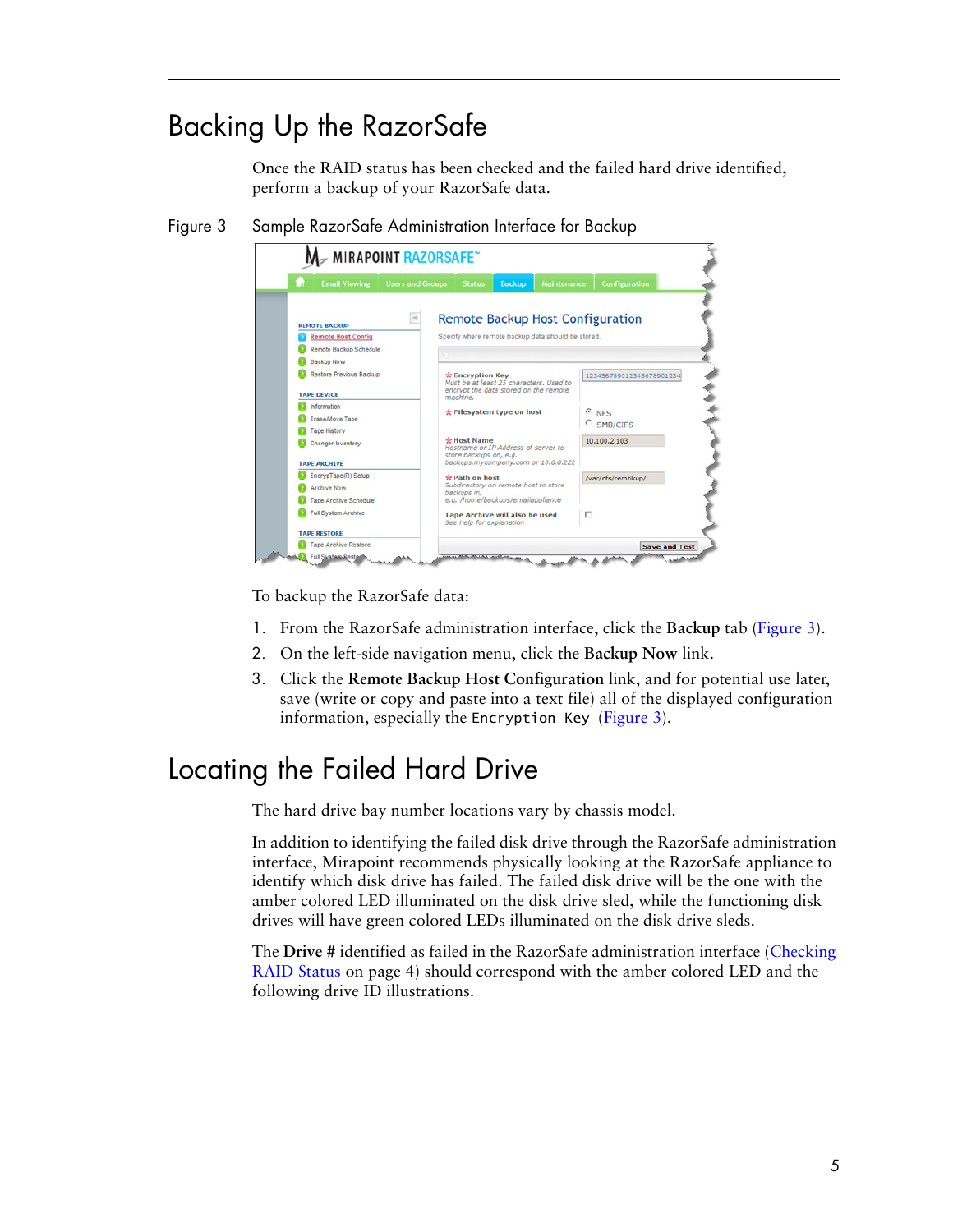## RS150

The RS150 server has 2 hard drives.



#### RS200

The RS200 server has 3 hard drives.



#### RS400

The RS400 server has 5 hard drives and one empty drive bay.



#### RS370

The RS370 server has 6 hard drives. The corresponding **Drive #** location can vary from the illustrated order. You should always verify that the disk drive serial number on the disk matches the serial number displayed in the **Drive Status** diagnostic window. For assistance, contact a Mirapoint Support representative.

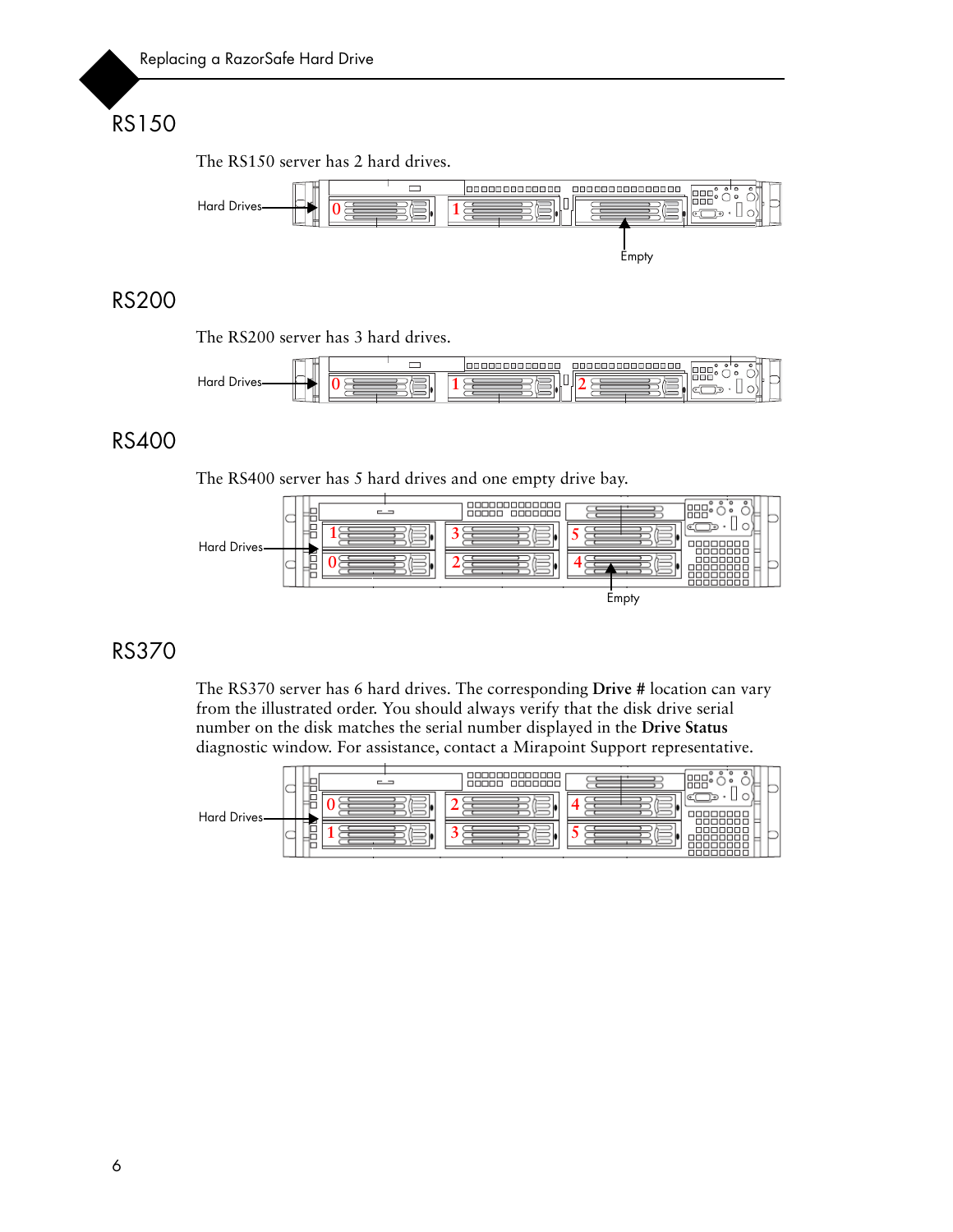#### RS6000

The RS6000 server has 12 hard drives configured with both 400GB and 1TB drives. The four drives on the top row (slots 1–4) are 400GB drives, and the remaining drives in the second and third rows (slots 5–12) are 1TB drives.



#### RS6000-B2

The RS6000-B2 server, unlike the RS6000, is configured with both 450GB and 1TB drives. The four drives on the top row (slots 1–4) are 450GB drives, and the remaining drives in the second and third rows (slots 5–12) are 1TB drives.



Do not combine 400GB and 450GB drives in the same chassis. Mixing is not supported and will cause failures.

## <span id="page-6-0"></span>Powering Off

Once you have clearly determined which hard drive needs replacing, and you can reference the serial number, power off the RazorSafe appliance.

To power off the appliance:

- 1. From the RazorSafe administration interface, click the **Maintenance** tab.
- 2. On the left-side navigation menu under **Power Control**, click the **Reboot/Shutdown** link.
- 3. Click **Shutown**.

Once the RazorSafe appliance has powered off, disconnect all of the external power cords.

## <span id="page-6-1"></span>Removing a Failed Hard Drive

Figure 4 Sample Hard Drive Removal



RS150/RS200/RS370/RS400 Hard Drive RS6000/RS6000-B2 Hard Drive

To remove a failed hard drive:

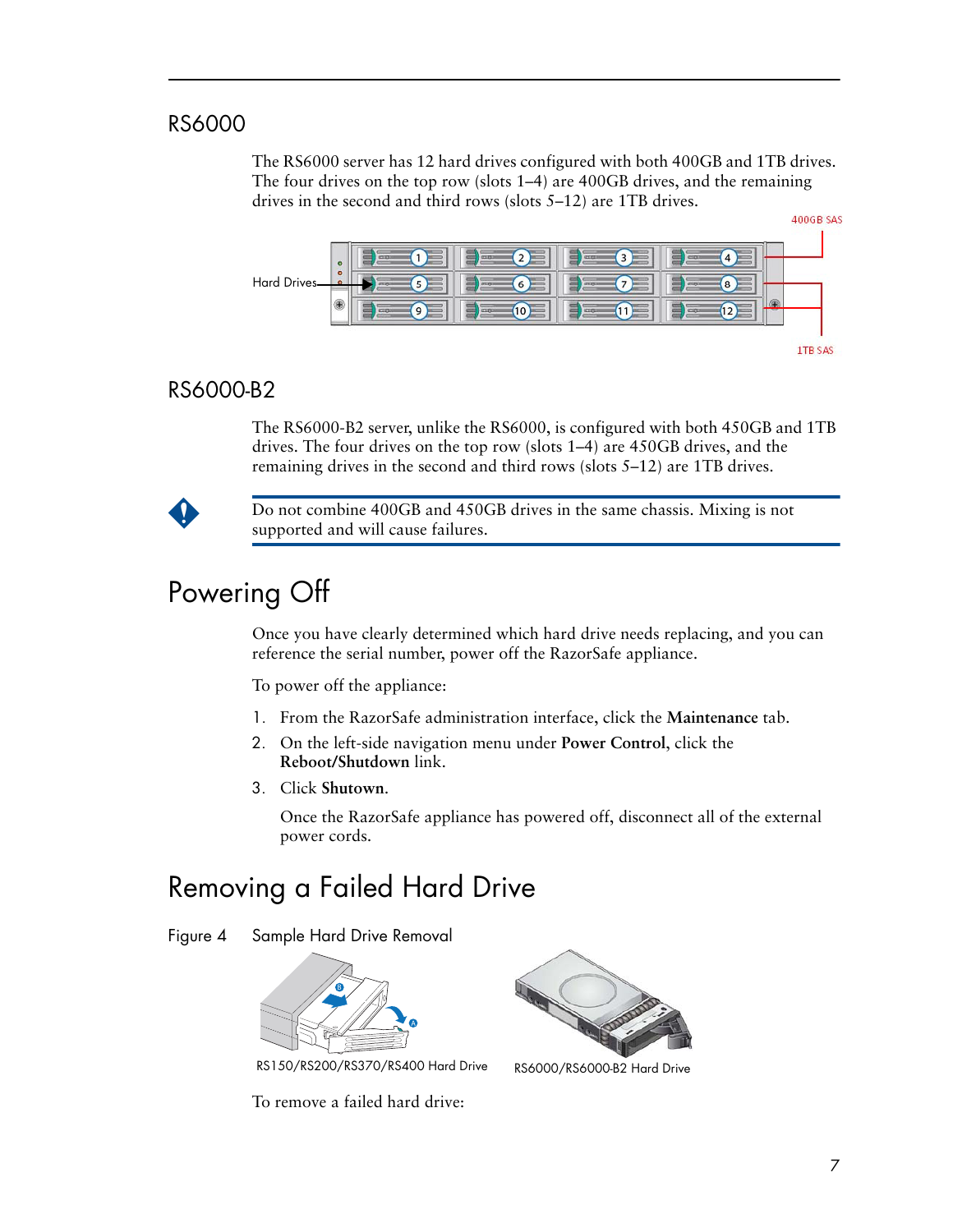1. **RS150/RS200/RS370/RS400—**Press the green tab on the right side of the hard drive chassis door until the locking arm releases, then swing the locking arm to the fully unlocked position (approximately 45 degree angle to the left).

RS6000 hard drive trays have unique dual purpose latching mechanisms and safety locking arm mechanisms to aid in the prevention of accidental hard drive removals.

**RS6000/RS6000-B2—**Unlock the locking mechanism on the locking arm using the Torx\* tool provided with your server, or using a "star" bit tool.

Once unlocked, turn the locking mechanism until the tab can be depressed and swing the locking arm to the fully open position (approximately 45 degree angle to the right).

- 2. Gently pull the hard drive tray out of the server chassis.
- 3. Verify that the serial number on the removed hard drive is the same number you wrote down during your drive status diagnostic (Checking RAID Status on [page](#page-3-0) 4).

Do not degauss the failed hard drive until after your RazorGate appliance is verifiably, fully functional again.

## <span id="page-7-0"></span>Adding a New Hard Drive





RS150/RS200/RS370/RS400 Hard Drive RS6000/RS6000-B2 Hard Drive

Drive trays are designed to be easily installed with little to no force required.



If there is resistance during installation, do not force a hard drive into the chassis.



RS6000/RS6000-B2—Do not combine 400GB and 450GB drives in the same chassis. Mixing is not supported and causes failures.

To add a new hard drive:

- 1. Hold the hard drive label side up with the locking arm facing towards you.
- 2. With the drive tray in an open unlocked position, using as little force as possible, slide the hard drive tray into the corresponding drive number position in the server chassis.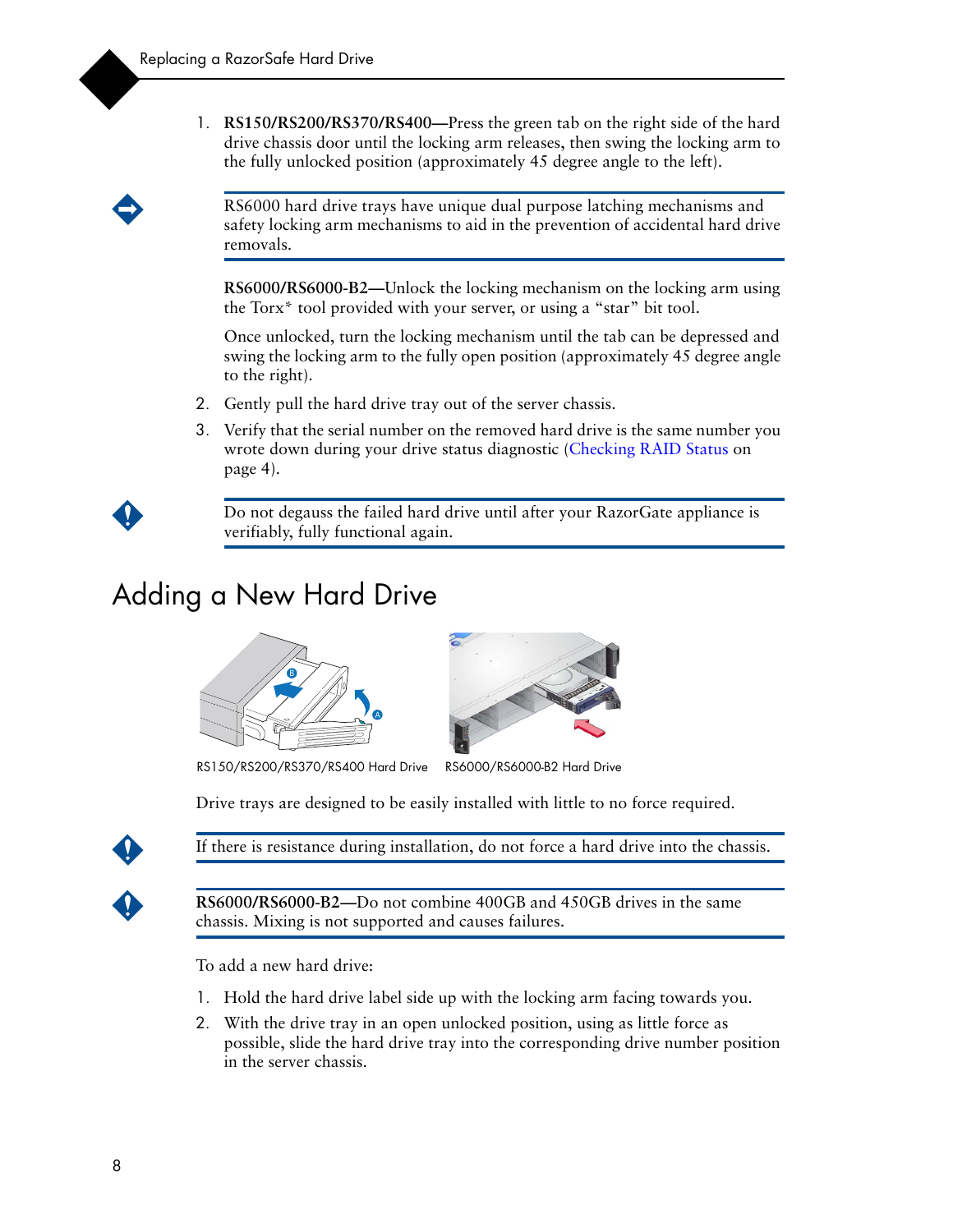3. Continue to slide the drive tray into the server chassis until the locking arm makes contact with the chassis frame and forces the locking arm to swing closed.

At this point drive tray should be about ¼" inch from full installation.

4. Gently press the locking arm closed until the hard drive tray fully installs and the locking arm clicks into place.

**RS6000/RS6000-B2—**Lock the locking mechanism on the locking arm using the Torx\* tool provided with your server, or using a "star" bit tool.

#### RS150 RAID1 Restoration

The RS150 uses a software-based RAID1 configuration. After replacing your hard drive, complete the process by restoring the RAID1 software configuration.

To restore the RS150 RAID1 configuration:

1. From the console or a putty session, log in and open a shell window.

To login and open a shell window:

a. Enter the login and password (case sensitive) assigned during the first-time-setup. For example:

Login: miradmin

Password: ChangeMe (factory default password)

- b. Type advanced on the menu.
- c. Stop the supervisor process by typing the s- command.
- d. Type "*.*" <enter> to get to the shell.
- 2. See which partitions are missing.

If a RAID1 array is degraded by something like a temporary drive failure, it can be restored by simply adding the partition back into the array.

To see which partitions are missing, run the command:

% cat /proc/mdstat

Normally, part of the output will look like this:

|md1 : active raid1 sdb1[1] sda1[0] | 9767424 blocks [2/2] [UU] |md2 : active raid1 sdb2[1] sda2[0] | 3903680 blocks [2/2] [UU]

"mdX" is the RAID array composed of partitions on two physical drives, sdaX and sdbX.

a. If sdaX or sdbX are missing from the array add them back in with this command:

```
% mdadm --add /dev/mdX /dev/sdYX
```
(substitute X with *1*,*2*, or *3*. Substitute Y with *a* or *b*)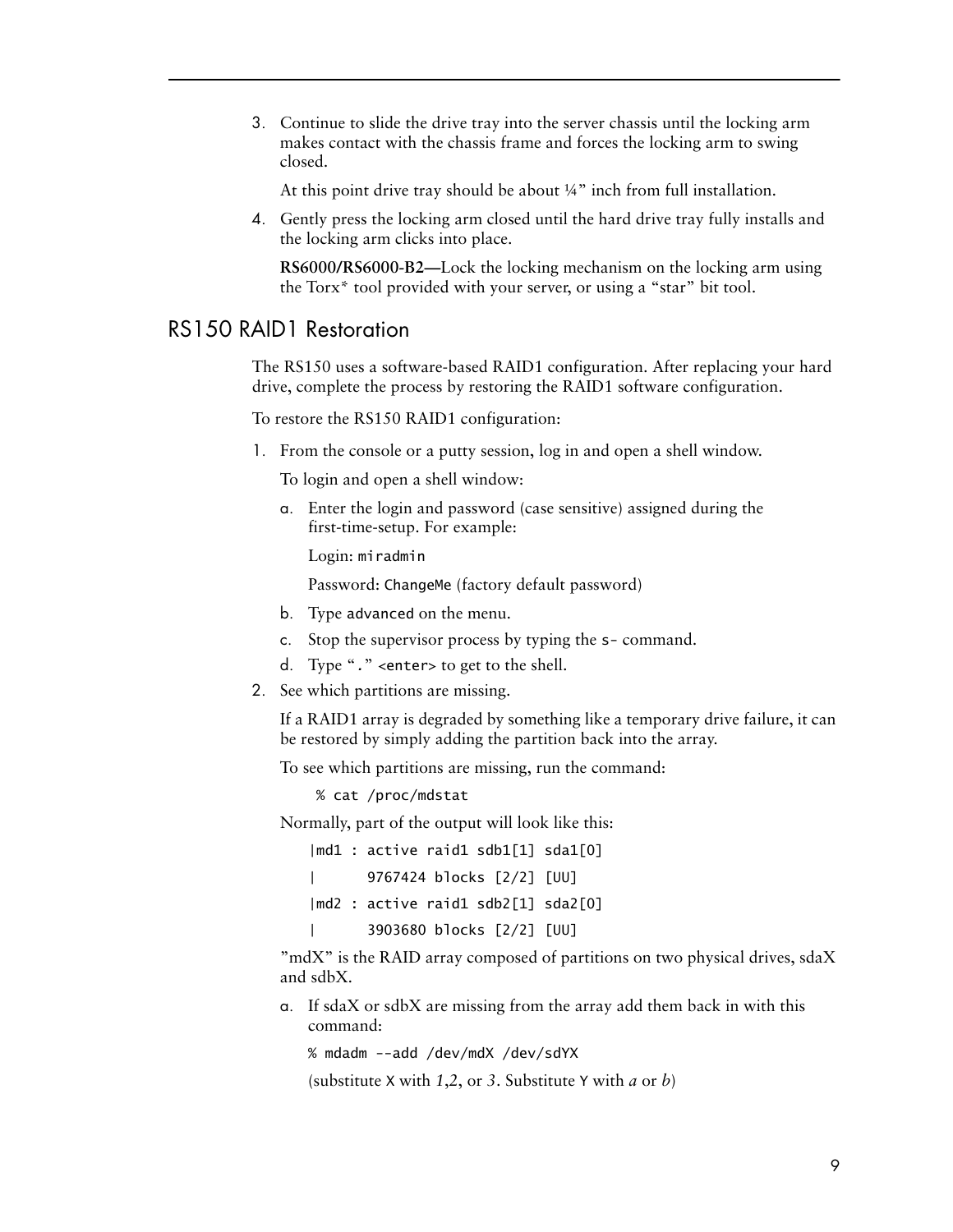b. Check the progress of the re-sync with this command:

```
 % cat /proc/mdstat
  |md1 : active raid1 sdb1[2] sda1[0]
  | 9767424 blocks [2/1] [U_]
         [>.......................] recovery = 1.0% (100800/
  9767424) finish=3.1min speed=50400K/sec
```
- c. Repeat for any other missing partitions.
- 3. Test the drive speed, which is sometimes unexpectedly low in a drive that is going bad.

```
% hdparm -tT /dev/sdY
```
- a. If the drive is mechanically bad and cannot be added back into the array, it will need replacing.
- b. Request a replacement drive and replace the bad drive.



- Drive bay 0 is usually drive "sdaX" and drive bay 1 is usually "sdbX".
- 4. View the original partition setup.

To see the partition setup of the good/original drive, use the command fdisk -l.

The original partition setup on the failed hard drive needs to be replicated on to the new replacement hard drive.

```
% fdisk -l
```

```
|Disk /dev/sda: 500.1 GB, 500107862016 bytes
|255 heads, 63 sectors/track, 60801 cylinders
|Units = cylinders of 16065 * 512 = 8225280 bytes
|
   Device Boot 5tart End Blocks Id System
|/dev/sda1 1 1216 9767488+ fd Linux 
raid autodetect
|/dev/sda2 1217 1702 3903795 fd Linux 
raid autodetect
|/dev/sda3 1703 60801 474712717+ fd Linux 
raid autodetect
```
5. Replicate the partition information.

To replicate the partition info from the good/original hard drive on to the new replacement hard drive:

% fdisk /dev/sdX

```
 Command (m for help): n
|Command action
   e extended
| p primary partition (1-4)
```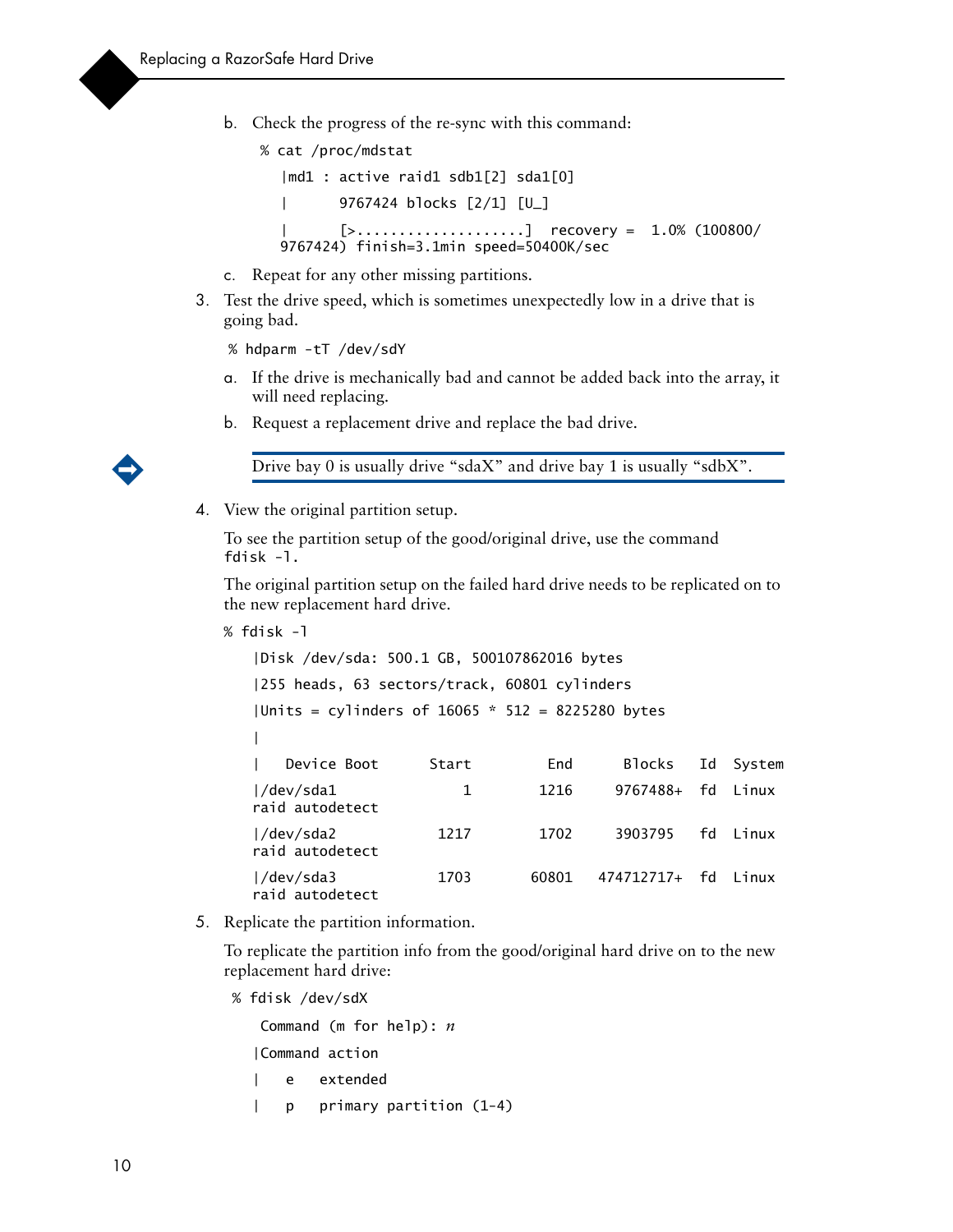```
p
Partition number (1-4): 1
 First cylinder (1-60801, default 1):
|Using default value 1
 Last cylinder or +size or +sizeM or +sizeK (1-1216, default 
1216): 1216
|
 Command (m for help): t
 Partition number (1-4): 1
 Hex code (type L to list codes): fd
|Changed system type of partition 1 to fd (Linux raid 
autodetect)
```
- 6. Repeat the information replication for the other partitions.
- 7. Print the partition table.

To print the partition table and ensure that it exactly matches the other (good) drive, use the p command.

```
Command (m for help): p
  |
  |Disk /dev/sdb: 500.1 GB, 500107862016 bytes
  |255 heads, 63 sectors/track, 60801 cylinders
  |Units = cylinders of 16065 * 512 = 8225280 bytes
  |
     Device Boot Start End Blocks Id System
  |/dev/sdb1 1 1216 9767488+ fd Linux 
  raid autodetect
  |/dev/sdb2 1217 1702 3903795 fd Linux 
  raid autodetect
  |/dev/sdb3 1703 60801 474712717+ fd Linux 
  raid autodetect
```
8. Save the partition table.

To save the partition table and preserve your changes, use the w command.

```
Command (m for help): w
```

```
|The partition table has been altered!
|
|Calling ioctl() to re-read partition table.
|
|WARNING: Re-reading the partition table failed with error 16: 
Device or resource busy.
|The kernel still uses the old table.
|The new table will be used at the next reboot.
```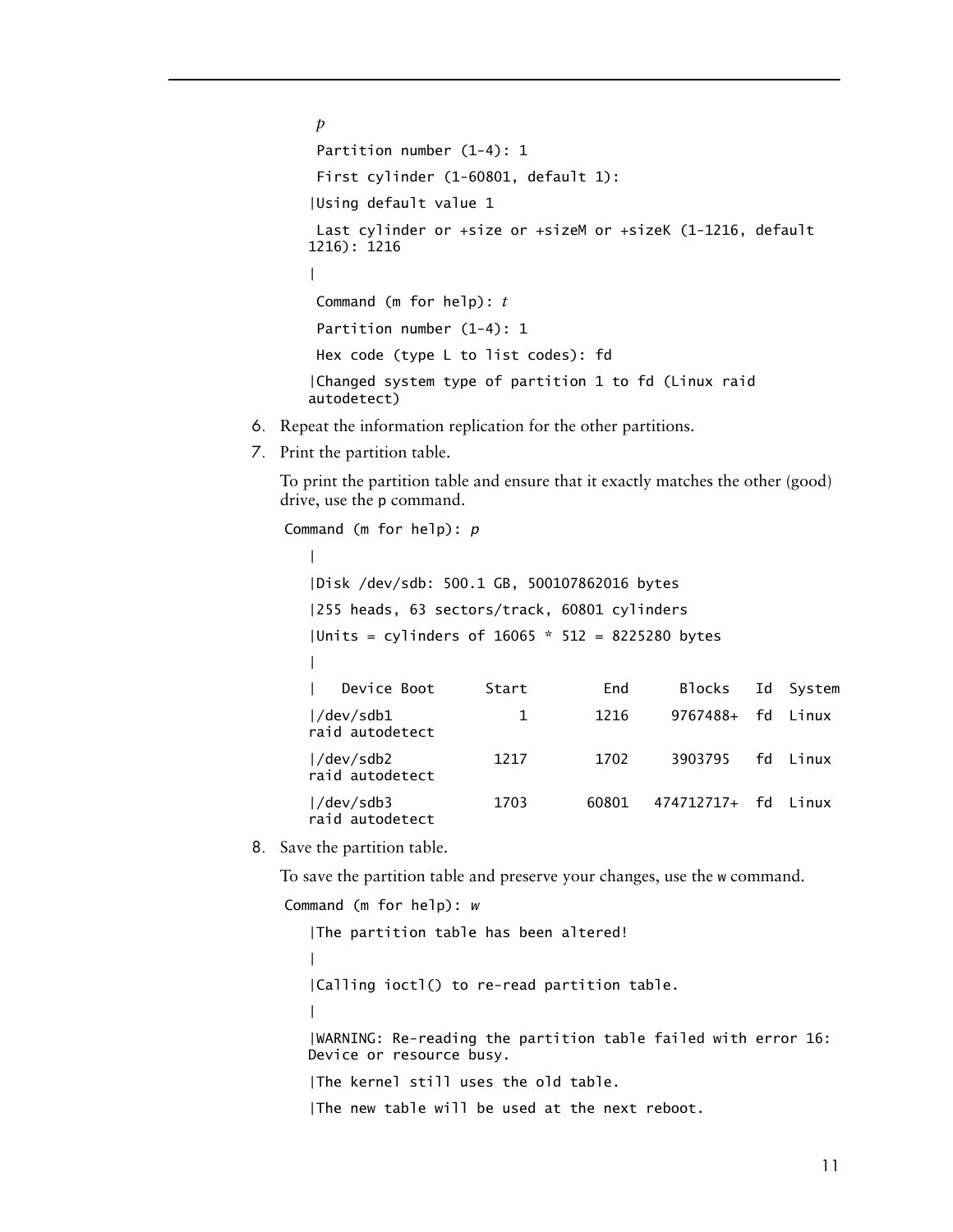|Syncing disks.

9. Re-add the missing partitions identified in Step 2.

To re-add the missing partitions to each array:

```
% mdadm --add /dev/md1 /dev/sdY1
```

```
 % mdadm --add /dev/md2 /dev/sdY2
```

```
 % mdadm --add /dev/md3 /dev/sdY3
```
(Substitute *Y* with *a* or *b*)

- 10. Exit shell by typing exit.
- 11. Restart supervisor by typing s+.

## <span id="page-11-0"></span>Powering On

Once you complete the hard drive replacement, power on your RazorSafe appliance.

To power on your RazorSafe appliance:

- 1. Re-connect all external power cords ([Powering Off on page](#page-6-0) 7).
- 2. If you are using an external backup tape device, power it on.
- 3. Power on your RazorSafe appliance.

## <span id="page-11-1"></span>Check RAID Rebuild Status

Once the RazorSafe appliance is powered on the RAID array should automatically begin rebuilding. Verify the rebuild status.

To check RAID rebuild status:

- 1. From the RazorSafe administration interface, click the **Status** tab ([Figure](#page-4-2) 3 on [page](#page-4-2) 5).
- 2. At the bottom of the **System Summary** screen, at the RAID Status line, click the **click for details** link (Figure [3 on page](#page-4-2) 5).

A message window containing the hard drive information displays. The **ARRAY STATUS** should read: rebuilding.

### <span id="page-11-2"></span>Turn on Email Fetchers

Once the disk array rebuild is complete, turn on the email fetchers.

To turn on email fetchers:

- 1. From the RazorSafe administration interface, click the **Configuration** tab.
- 2. On the left-side navigation menu under **Email Servers**, click the **POP or IMAP Fetchers** link.
- 3. In the **Inactive Fetchers** table, in the **Actions** column, for each server needing to be active, click the **green arrow**.